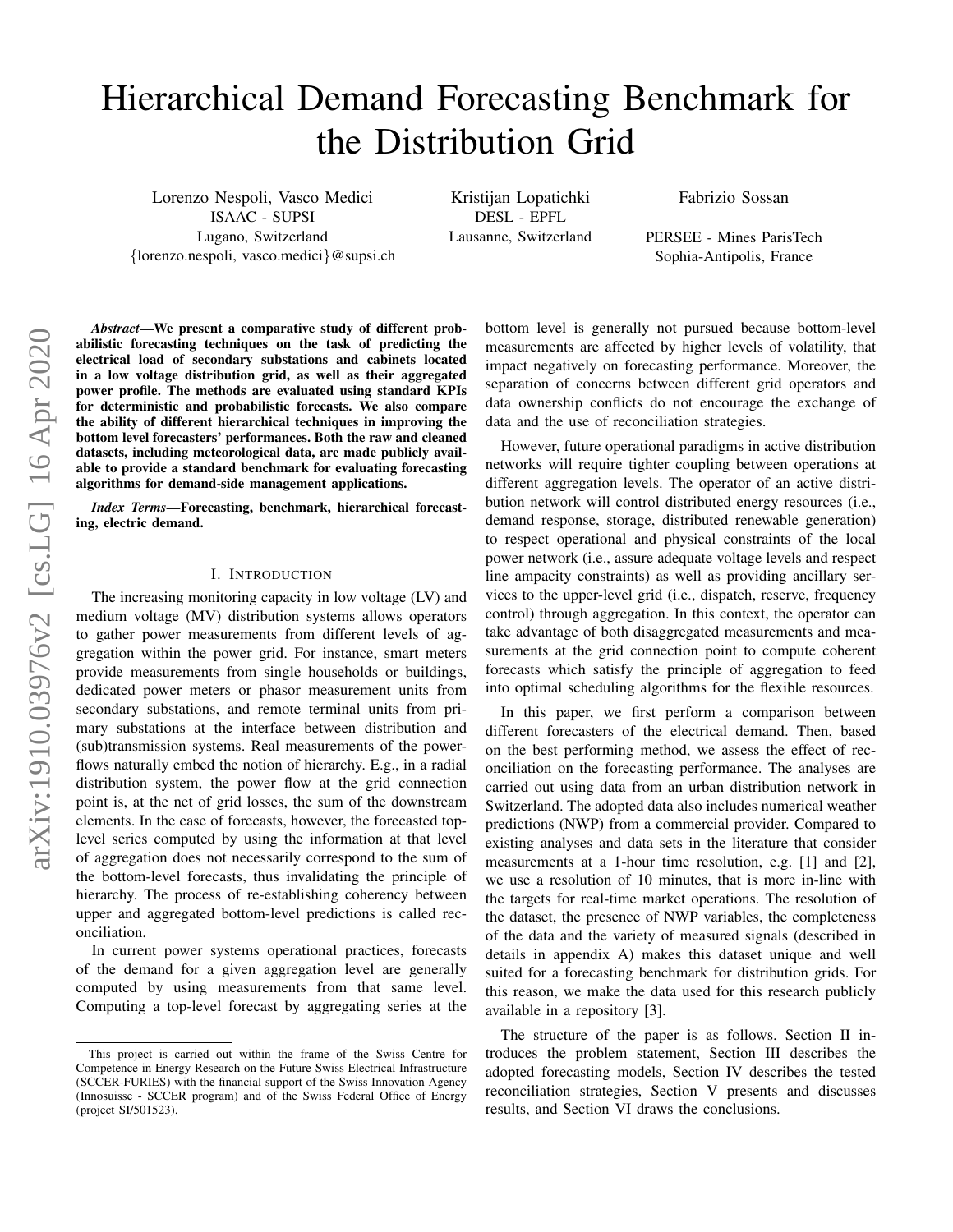## II. PROBLEM FORMULATION AND CASE STUDY

# *A. Problem Statement*

To illustrate the problem, we consider the grid in Fig. 1. It is a radial system that interfaces five nodes to the grid connection point (GCP), which is connected to the upperlevel grid through a transformer. Each node corresponds to a specific active power injection (e.g., demand or generation), which is measurable. In this paper, we assume that the grid losses are negligible, so the active power at the grid connection is the algebraic sum of the nodal injections. Based on the historical measurements, the operator can determine forecasts for all the nodes, including those at the GCP. While real power measurements will embed the hierarchical structure imposed by the grid topology (i.e., the power at the GCP will match the sum of individual nodes), forecasts will not as they are estimated individually. The problem that we tackle in this paper is how to forecasts the nodal injections individually, and secondly, how to reconcile them.



Fig. 1. Schmatic view of the monitored grid.

#### *B. Input data*

The input data consists of power measurements and meteorological forecasts relative to a set of power meters located in Rolle (Switzerland). The available measurements are thoroughly described in Appendix 1. In total, we consider 24 nodes, with an average power of 81 kW, and 7 synthetic aggregated series that are created by partial aggregations of the original data, as explained in section [III-E.](#page-2-0) The complete dataset can be downloaded at [\[3\]](#page-7-2).

#### <span id="page-1-2"></span>*C. Forecast formulation*

We compare the accuracy of different parametric and nonparametric forecasting techniques using k-fold cross-validation (CV). As the power generation gets more decentralized and uncertain due to the presence of renewable energy, system operators have moved from day-ahead optimization (as for standard unit commitment problem) to shorter clearing times, solving the optimization problem in a receding horizon fashion [\[4\]](#page-7-3).

For this reason, we tested the methods using the same sliding window concept. We applied a preliminary causal embedding of the explanatory variables and the target time series, which we explain in the following. Starting from the original time series  $s \in \mathcal{S}$ , a predictors (or regressors) matrix  $X$  and a target matrix Y are obtained. Given a dataset with T observations, a prediction horizon of h steps ahead, and an history embedding of e steps, we obtain the Hankel matrix of

targets  $Y \in \mathbb{R}^{(T-h-e)\times h}$ , and the Hankel matrix of the past regressors,  $X_p \in \mathbb{R}^{(T-h-e)\times n_x}$ , where  $n_x$  is the number of regressors. Verbosely,  $X_p$  and Y can be written as:

$$
X_p = \begin{bmatrix} x_{1,t-e} & x_{1,t-e+1} & \dots & x_{1,t} & x_{2,t-e} & \dots & x_{n_x,t} \\ x_{1,t-e+1} & x_{1,t-e+2} & \dots & x_{1,t+1} & x_{2,t-e+1} & \dots & x_{n_x,t+1} \\ x_{1,T-2h} & x_{1,T-2h+1} & \dots & x_{1,T-h} & x_{2,T-2h} & \dots & x_{n_x,T-h} \end{bmatrix}
$$

$$
Y = \begin{bmatrix} y_{t+1} & y_{t+2} & \dots & y_{1,t+h} \\ y_{T-h+1} & y_{T-h+2} & \dots & y_T \end{bmatrix}
$$

where  $x_{1,t}$  stands for the first regressor at time t. In hour case, we fixed  $h = 144$ , corresponding to a prediction horizon of 24 hours ahead. The past regressors matrix  $X_p$ is then augmented with categorical time features, e.g. day of week, and NWP variables, to obtain the final regressors matrix  $X$ . Rows of the  $X$  and  $Y$  matrices are then used to create the cross-validation training and testing dataset folds,  $\{(D_{tr,f}, D_{te,f}), f = 1, 2, \ldots, k\}$ , where k is the number of folds. Since we are dealing with time series forecasting, in order to avoid having very similar entries in some of the  $D_{tr,f}$  and  $D_{te,f}$  rows, we built them such that they are always separated by the embeddig length. The procedure we have used to build the different folds is the following. Each fold is divided into 10 days sequences, whose first 7 belong to the training set  $D_{tr,f}$ . Since for most of the regressors we have adopted a 24 hours embedding, for each sequence in  $D_{tr,f}$ we discarded the 8-th and 10-th day, while the 9-th day is assigned to the testing dataset  $D_{te,f}$ .

An example of the division of a data sequence in training and testing days is shown in Fig. [2.](#page-1-0) We then adopted a 10 fold CV  $(k = 10)$ , for each of which we shifted the start of the sequences by one day. In this way, by stacking the prediction of all the folds, it is possible to obtain forecasts for the whole period of the original dataset.

<span id="page-1-0"></span>

Fig. 2. Cross validation segment. Green squares: training days. Red square: test day. During testing, due to the adopted 24 hours embedding, the algorithms only see data contained in the 8-th day, avoiding overlapping of training and testing datasets.

#### III. FORECASTING MODELS

<span id="page-1-1"></span>Since the scope of the paper is to provide a benchmark, we didn't introduce any new forecasting algorithms. On the contrary, we focused on those methods having a long track records in providing good results in the forecasting literature, and adapted them to be tested in cross validation, if needed.

## *A. ARMAX*

ARMAX are state-full models, i.e. they require past values of both target variables and prediction error to perform a prediction for the next timestep, and have been largely applied to time series forecasting. The model is a regression where the covariates are a set of exogenous inputs  $x \in \mathbb{R}^{n_x}$ , some past values of the target variable  $y$ , and the model error is assumed to be a white noise process  $\epsilon$ . The model can be written as:

$$
\phi(q)y = \beta x + \theta(q)\epsilon \tag{1}
$$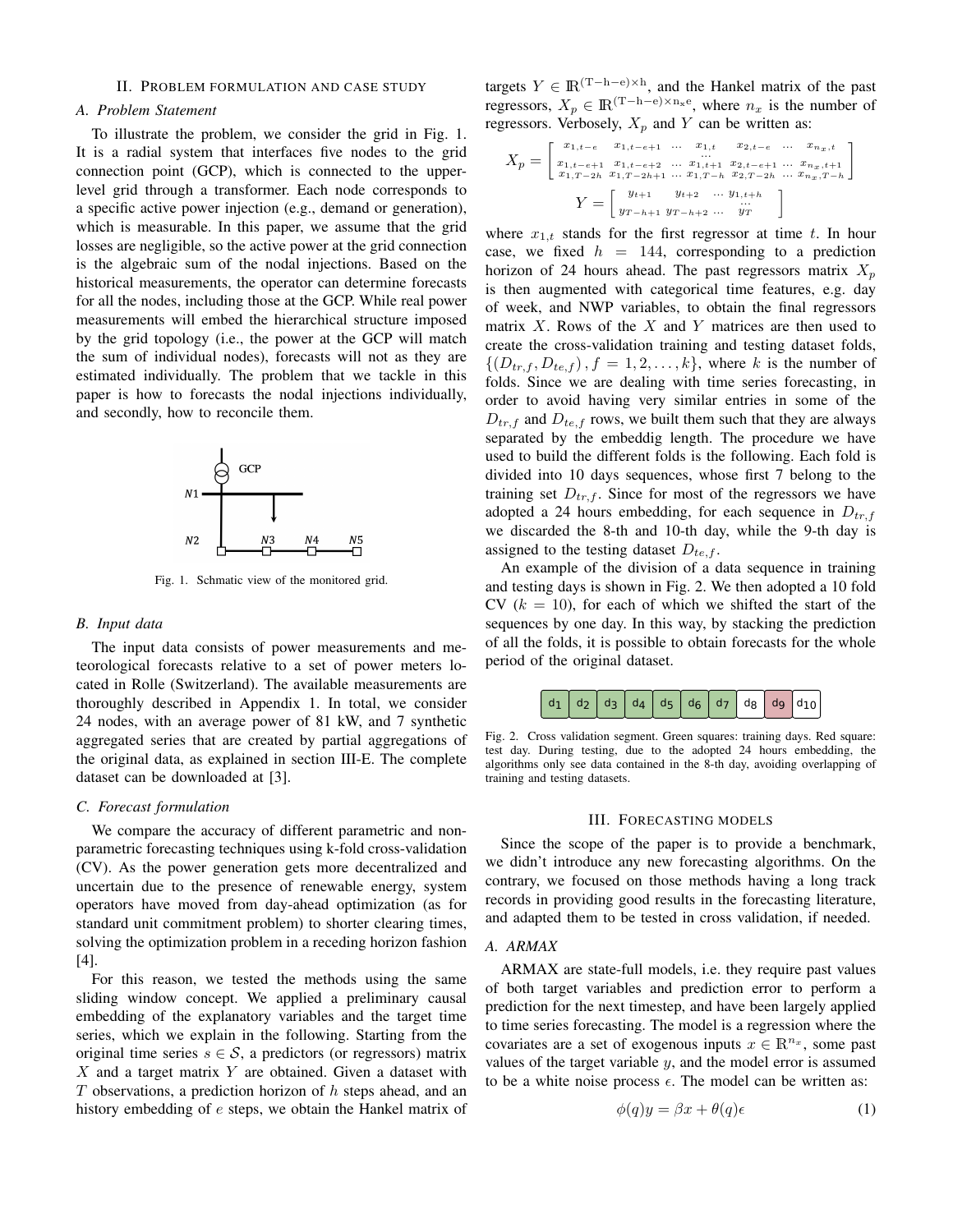where q is the backshift operator,  $\phi(q) = 1 - \sum_{i=1}^{n_p} \phi_i q, \theta(q) =$  $1-\sum_{i=1}^{n_q} \theta_i q$  and  $n_p$  and  $n_q$  are the auto regressive and moving average orders of the model. Due to the stateful nature of the models, it is not possible to use all the observations in the CV data folds  $D_{tr,f}$ , since those are discontinuous. To overcome this issue, for each segment of 10 days (see Fig. [2\)](#page-1-0) of a given training data fold, we fit a different ARMAX model. The fitted models are then used to form an ensemble, i.e. the final prediction is given by:

$$
\hat{y}_t = \frac{1}{n_s} \sum_{i=1}^{n_s} \hat{y}_{t,i}
$$
 (2)

where  $\hat{y}_{t,i}$  is the prediction of the *i*-th model and  $n_s$  is the number of segments in the current CV data fold  $D_{tr,f}$ . The ensemble process invalidates the assumptions upon which the confidence interval of the predictions are usually derived. For this reason, we have obtained the prediction quantiles a-priori, for given combination of time of the day and step ahead. Denoting as  $q_{\alpha_i}$  as the empirical  $\alpha$ -quantile:

$$
\hat{q}_{\alpha_i, h, d} = q_{\alpha_i}(e_{h, d})\tag{3}
$$

where  $e_{h,d}$  is the set of training errors obtained on  $D_{tr,f}$ related to the  $h$ -th step ahead and to the  $d$ -th step of the day. The optimal values of the autoregressive and moving average orders,  $n_p$  and  $n_q$ , are obtained using the autoarima R package using random samples from the time series. The resulting values, respectively 6 and 5, were kept fixed during the CV. Note that the actual models' parameters have still been properly fitted in CV; in our case, the ARMAX's orders represent hyper-parameters of the overall model, and this procedure can be seen as fixing them to an 'educated guess'.

#### *B. Detrended Holt Winters*

The Holt-Winters (HW) model [\[5\]](#page-7-4) is a special class of the exponential smoothing [\[6\]](#page-7-5), which consists of three smoothing equations, such that the final prediction is a combination of the level a, trend b and seasonality s. We tested different flavors of the HW families and based on performance, we adopted a double seasonality additive HW:

$$
\hat{y}_{t+h} = (a_t + hb_t) + s_{1,t-p(1)+1+(h-1)\p_{1}} + s_{2,t-p_2+1+(h-1)\p_{2}}
$$
\n
$$
a_t = \alpha(y_t - s_{1,t-p_1} - s_{2,t-p_2}) + (1 - \alpha)(a_{t-1} + b_{t-1})
$$
\n
$$
b_t = \beta(a_t - a_{t-1}) + (1 - \beta)b_{t-1}
$$
\n
$$
s_{1,t} = \gamma_1(y_t - a_t - s(2, t-p_2)) + (1 - \gamma_1)s_{1,t-p_1}
$$
\n
$$
s_{2,t} = \gamma_2(y_t - a_t - s(1, t-p_1)) + (1 - \gamma_1)s_{2,t-p_2}
$$
\n(4)

where  $\alpha$ ,  $\beta$ ,  $\gamma_1$  and  $\gamma_2$  are parameters to be learned from data, while  $p_1 = 96$  and  $p_2 = 672$  are the periods of the seasonalities, and  $\setminus$  is the modulo operator. The values for  $p_1$ and  $p_2$  correspond to a daily and weekly period. The model [\(4\)](#page-2-1), and HW in general, do not include exogenous inputs. Since quantities like external temperature and irradiance are important explanatory variables in load forecasting, we included them with an a-priori linear detrend, such that the new target is  $y = y - X\beta_d$ , where X is a three column matrix containing GHI, T and the unit vector (for the intercept), and  $\beta_d$  is the vector of linear coefficients. Usually, a single set of  $\alpha$ ,  $β$ ,  $γ$ <sub>1</sub> and  $γ$ <sub>2</sub> values is fitted, and the prediction of each step ahead is obtained applying equations [4](#page-2-1) recursively, as usually done for state-space systems. To increase the accuracy of the method, we instead fitted 144 sets of  $\alpha$ ,  $\beta$  and  $\gamma$  parameters, based on the step ahead. As done for the ARMAX models, we used random samples from the bottom time series to fit these parameters. Due to the linear detrend we applied to the target, the fitted  $\beta$  values were close to 0 for all the steps ahead, and thus we decided to fix this parameter to 0. Also, in this case, the prediction quantiles are obtained a priori, using equation [3.](#page-2-2)

#### *C. K-nearest neighbors*

<span id="page-2-2"></span>The K-nearest neighbours [\[7\]](#page-7-6) regressor is based on a simple but effective technique. The method selects the most similar K points in the training set, based on the features at the given prediction time. A weighted average of the target value of the selected points is then used to obtain the final prediction.

$$
\hat{y}_t = \sum_{i=1}^k \omega_i y_i \tag{5}
$$

where  $\omega_i$  and  $y_i$  are the weight and the target variable of the i-th neighbour, respectively. In our case, we have used the Euclidean distance as a similarity measure to select the neighbours, and the inverse distance as weights, as implemented in the KNeighborsRegressor class of scikit-learn Python package. Forecast quantiles are obtained estimating them from the distribution of the k nearest neighbours predictions. We adopted a multiple-input single-output (MISO) strategy, in which different models are trained for different steps ahead, for a total of 144 models for each fold.

## *D. Gradient Boosting*

<span id="page-2-1"></span>Tree boosting is a widely used machine learning technique, both for classification and regression tasks. The method relies on repeatedly fitting regression trees on the residual of the predicted variable. In order to reduce overfitting, the well-known implementation of XGBoost [\[8\]](#page-7-7) includes a penalization on the number of parameters in the fitting process. In this comparison, we relied on the LightGBM implementation described in [\[9\]](#page-7-8), which is characterized by a highly parallelizable algorithm for the construction of the trees, tailored to big datasets. Also in this case, we adopted a MISO strategy.

#### <span id="page-2-0"></span>*E. Hierarchical forecasting*

Hierarchical forecasting aims to increase the accuracy of the prediction of signals organized in a hierarchical structure with increasing levels of aggregations, with respect to the case in which the aggregated signals are forecasted directly. Secondly, it aims at providing aggregate-consistent forecats, which can be obtained by encoding the hierarchical structure in a learning algorithm. This is done exploiting the forecasts of the bottom series  $y_b \in \mathbb{R}^{T \times n_b}$ : usually an optimization technique is used to find a latent variable  $\tilde{y}_b \in \mathbb{R}^{T \times n_b}$ , which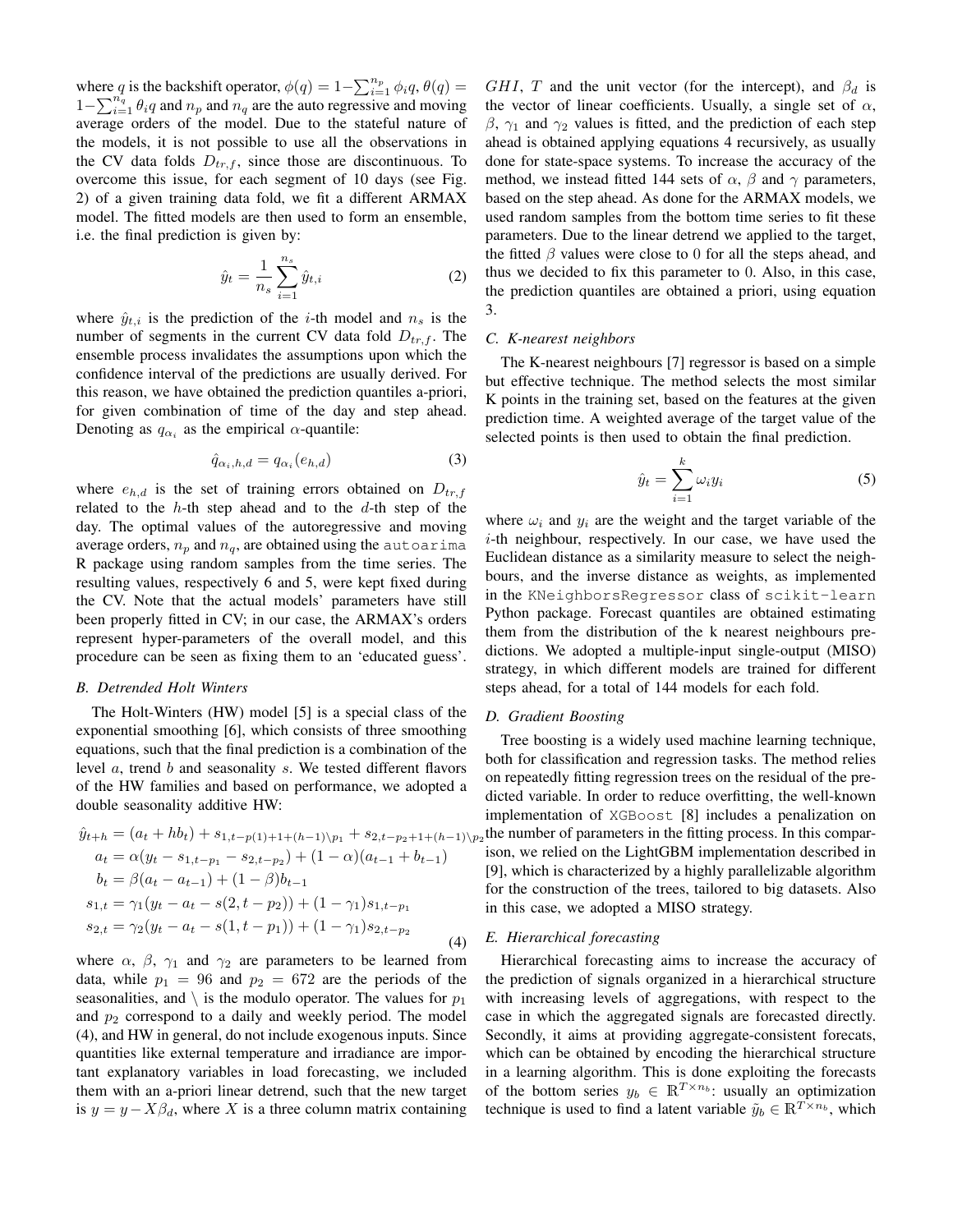can be used to approximate the whole set of original forecasts  $y = \left[y_u^T, y_b^T\right]^T \in \mathbb{R}^{T \times n}$ , where  $n = n_b + n_u$  and  $n_b$  and  $n_u$ are the number of the bottom and upper time series. Formally, the following must hold for  $\tilde{y}_b$ :

$$
\tilde{y}^T = S \tilde{y}_b^T \tag{6}
$$

where  $S \in \mathbb{R}^{n \times n_b}$  is a summation matrix and  $\tilde{y}$  is the set of corrected forecasts. In this paper we have fictitiously aggregated the bottom time series in order to provide two levels of aggregation, such that  $S$  is:

$$
S = \begin{bmatrix} 1_{n_b} \\ I_2 \otimes 1_{n_b/2} \\ I_4 \otimes 1_{n_b/4} \\ I_{n_b} \end{bmatrix}
$$
 (7)

where  $I_k$  is the identity matrix of dimension  $k \times k$ ,  $\mathbb{1}_k$  is the unit raw vector of dimension k and  $\otimes$  is the Kronecker product. Following this approach, in [\[10\]](#page-7-9) the authors used ordinary least squares (OLS) regression to reconcile the forecasts in the hierarchy. Elaborating on this approach, [\[11\]](#page-7-10), [\[12\]](#page-7-11) proposed a trace minimization method (called minT) in which the covariance matrix of the forecasters error is estimated to perform a weighted least squares regression. In [\[13\]](#page-7-12), an elastic net penalization was proposed in order to induce sparseness in the forecasters adjustments, and the benefit was shown on the reconciliation of the forecasts for the power consumption of residential consumers. A probabilistic hierarchical reconciliation through empirical copulas is proposed in [\[14\]](#page-7-13). Another probabilistic reconciliation approach has been recently proposed in [\[15\]](#page-7-14): under the hypothesis of a joint Gaussian distribution for the base forecasts, this method exploits Bayes rule to obtain a closed-form solution to the probabilistic reconciliation.

#### IV. NUMERICAL RESULTS

## *A. Evaluation KPIs*

The results have been compared by means of standard key performance indicators (KPIs) for regression tasks. For the point forecast evaluation we have used the root mean squared error (RMSE) and the mean absolute percentage error (MAPE). The two aforementioned metrics have been evaluated using two levels of aggregation: we retrieved the expected value over the cross validation, as a function of the step ahead and hour of the day; secondly we have further aggregated the KPIs with respect to the hour of the day. Formally, we have evaluated:

RMSE<sub>d,h</sub> = 
$$
\frac{1}{n_f} \sum_{f=1}^{n_f} \left( \frac{1}{|\mathcal{J}_{h,d,f}|} \sum_{j \in \mathcal{J}_{h,d,f}} e_j^2 \right)^{1/2}
$$
 (8)

$$
\text{MAPE}_{d,h} = \frac{100}{n_f} \sum_{f=1}^{n_f} \left( \frac{1}{|\mathcal{J}_{h,d,f}|} \sum_{j \in \mathcal{J}_{h,d,f}} \frac{abs(e_j)}{y_j} \right) \tag{9}
$$

where  $\mathcal{J}_{h,d,f}$  is the set of observations relative to the h-th step ahead,  $d$ -th step of the day and  $f$ -th CV fold,  $e$  is the forecast error,  $n_f$  is the number of folds.

The resulting  $\mathbb{R}^{n_d,h}$  matrices are then normalized with the values of the same KPIs obtained using the persistence model. The probabilistic forecasts have been evaluated by means of the time average of the quantile loss  $\bar{l}_{\alpha}$ , and the quantile score  $QS(\hat{q}_{\alpha}, y)$ , which is a proper scoring rule [\[21\]](#page-7-15), [\[22\]](#page-7-16), and it's defined as the expected quantile loss:

$$
\epsilon_{\alpha} = \hat{q}_{\alpha} - y \tag{10}
$$

$$
\bar{l}_{\alpha} = \sum_{t=1}^{T} \epsilon_{\alpha} (\mathbb{I}_{\epsilon_{\alpha} \ge 0} - \alpha)
$$
 (11)

$$
QS = \int_0^1 \bar{l}_\alpha \mathrm{d}\alpha \tag{12}
$$

where  $\hat{q}_{\alpha}$  is the predicted  $\alpha$ -quantile, while y is the observed ground truth.

## *B. Single time series forecasting*

We performed day-ahead forecasts for all the time series in the hierarchy previously described, applying the methods introduced in section [III](#page-1-1) and following the CV approach introduced in section [II-C.](#page-1-2) An example of day-ahead forecasts for the whole aggregate is shown in Fig. [3,](#page-4-0) along with eleven evenly spaced quantiles in the [0.05, 0.95] interval. From the picture, it can be noticed that the prediction of the ARMAX model is not centred in its quantile prediction during the central part of the day. This means that, during these hours, the model consistently underestimated the load in the training sets, and the empirical estimation of quantiles using equation [\(3\)](#page-2-2) reports this effect, which couldn't be visible using the standard Gaussian process assumption.

In Fig. [4](#page-4-1) and [5](#page-4-2) the normalized RMSE and MAPE matrices of equation [\(8\)](#page-3-0) and [\(9\)](#page-3-1) are reported for the tested forecasters. The regions for which the values exceed the unity, that is, where the persistence method achieves better performances, are enclosed in a violet line. For all the methods, we can see that the combination of step ahead and step of the day close to the antidiagonal present the highest values of normalized KPIs. This means that in a time window of a few hours centred around midnight, the persistence method is already very accurate. The KNN and LightGBM models are strictly better than the persistence model for all the steps ahead and for all the times of prediction.

<span id="page-3-1"></span><span id="page-3-0"></span>Fig. [6](#page-5-0) shows the raw average of the normalized RMSE and MAPE matrices of equations [\(8\)](#page-3-0) and [\(9\)](#page-3-1), i.e. the sample expectations of these KPIs with respect to the prediction horizon. The dashed lines represent the average over all the bottom series, while the continuous lines refer to the whole aggregate. It can be seen how, while all the methods are strictly better than the persistence model in the first few step ahead, the ARMAX model rapidly worsen its performance, especially when considering the bottom series. On the contrary, the HW model shows better performances on the bottom series, while being strictly better than the persistence model in terms of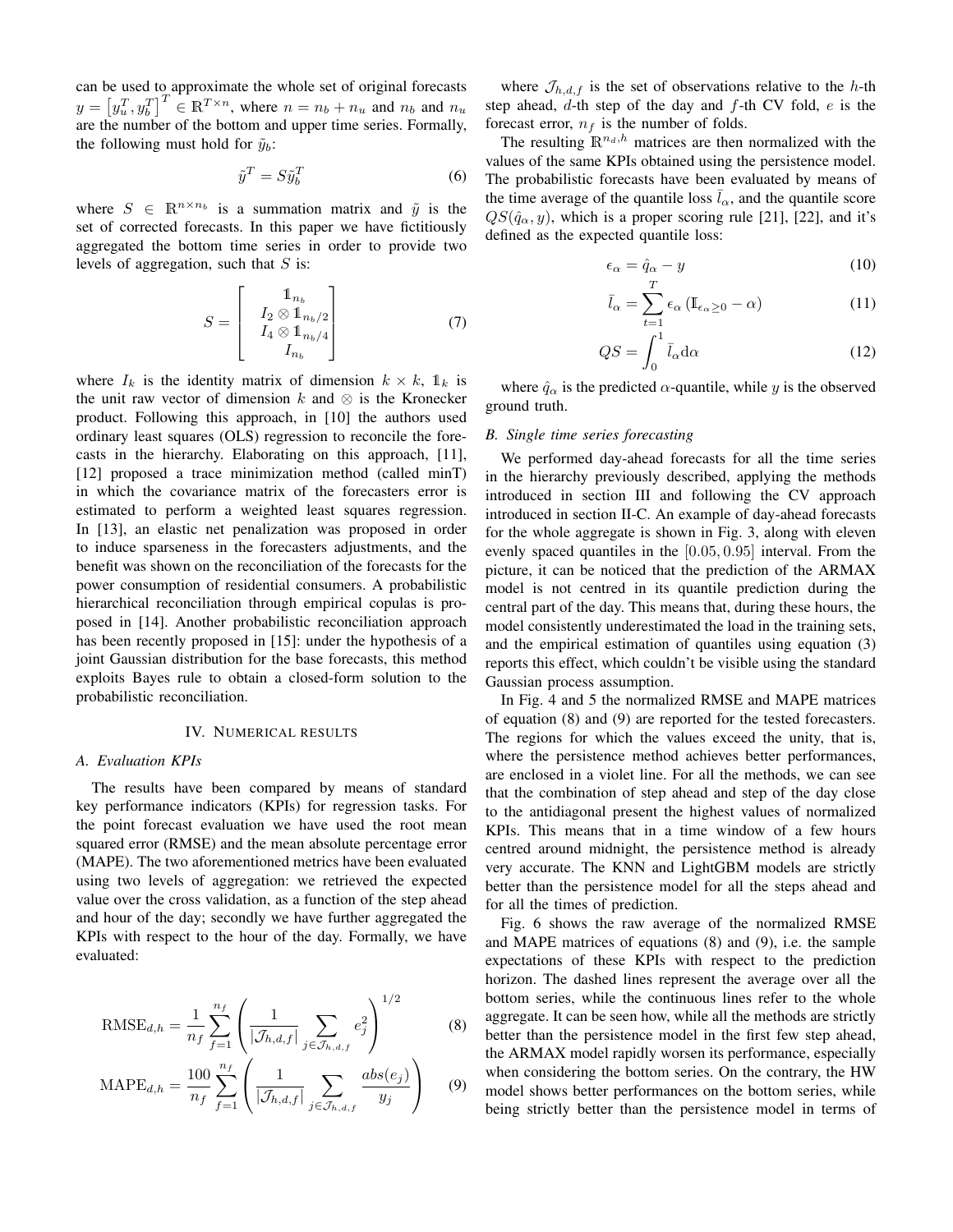

<span id="page-4-0"></span>Fig. 3. Example of day-ahead forecasts for the whole power aggregate, and for the different forecasters methods.

RMSE for all the steps ahead. The KNN and LightGBM models are consistently better for all the prediction horizons for both the bottom and top series. However, we can see how the KNN method is not able to obtain low scores for the first prediction steps. This is because the KNN model does not include dynamics and is not able to discriminate the importance of the covariates based on the prediction step, while this is the case for LightGBM, being a tree-based model.

In Fig. [7](#page-5-1) both the normalized  $QS$  as a function of step ahead and the mean quantile loss as a function of the predicted quantile, are shown for the whole aggregate. The upper part of the figure shows that the HW method presents less reliable predicted quantiles after 10 hours ahead, while the other



<span id="page-4-1"></span>Fig. 4. Average MAPE from CV, normalized with the persistence forecaster MAPE, plotted as a function of day hour (vertical axis) and hour ahead time of the prediction (horizontal axis). The regions inside violet contours are the ones in which the persistence model has a better MAPE w.r.t. the considered forecaster ( $nMAPE \geq 1$ ).



<span id="page-4-2"></span>Fig. 5. The same kind of plot of figure [4](#page-4-1) is shown, with RMSE values.

methods present a lower QS with respect to the persistence model, for all the prediction horizons. The lower part of the figure shows  $\bar{l}_{\alpha}$  mediated on all the prediction horizon. In this case, all the methods achieve better results compared to the persistence model. Once again, the ranking of the forecasters is unchanged, with the non-parametric models achieving better results. Table [I](#page-4-3) summarizes the average scores for the different forecasters, reporting the time-averaged MAPE and RMSE. The number on the left refers to the aggregated power profile, while the one on the right refers to the average score over the bottom time series. We can see that the best scores are always obtained using the LightGBM model.

<span id="page-4-3"></span>TABLE I MEAN SCORES FOR THE AGGREGATED TIME SERIES (LEFT) AND FOR THE BOTTOM SERIES (RIGHT)

|  |       |         | Forecaster |            |            |            |
|--|-------|---------|------------|------------|------------|------------|
|  |       |         | armax      | hw         | knn        | lgb        |
|  | Score | Ę       | 8.2 / 21.8 | 7.2 / 14.9 | 4.9 / 13.8 | 3.0 / 9.8  |
|  |       | SE<br>≈ | 67.1 / 6.1 | 60.4 / 4.7 | 46.2 / 4.4 | 26.2 / 3.1 |

# *C. Hierarchical reconciliation*

For this analysis, we use the LGBM forecaster, that was the best performing model on the single time series under all KPIs, as discussed above. We retrieve the base forecasts for the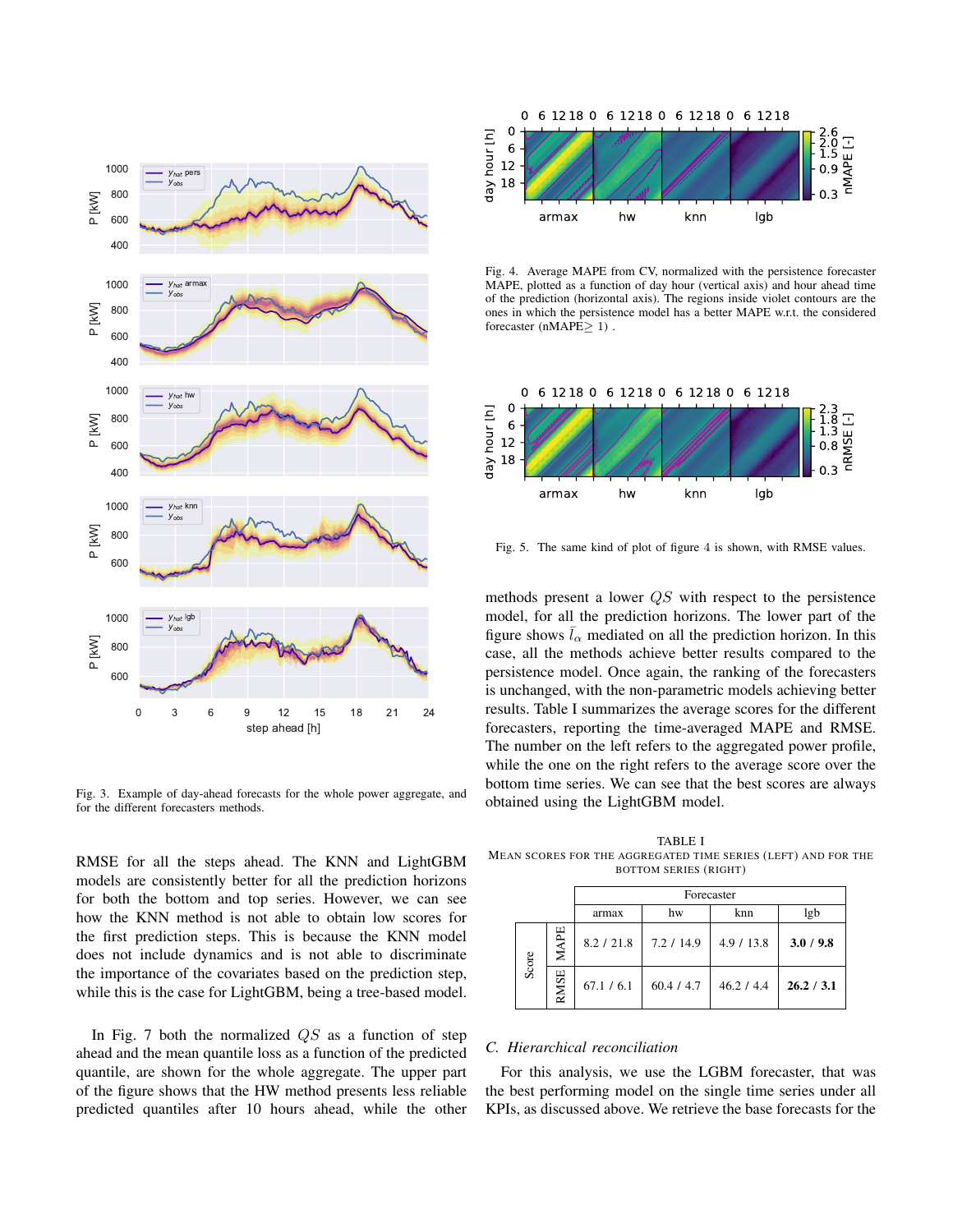

<span id="page-5-0"></span>Fig. 6. nMAPE and nRMSE of different forecasters. Continuous lines: values refer to the top series (whole aggregate). Dashed lines: values refer to the average on the bottom time series.



<span id="page-5-1"></span>Fig. 7. Top: average normalized QS as a function of step ahead for different forecasters. Bottom: mean quantile loss as a function of the quantile for different forecasters.

whole dataset for all the 24 bottom series and the additional 7 aggregations using the CV method explained in section [II-C.](#page-1-2) As introduced in Section [III-E,](#page-2-0) we test the minT [\[11\]](#page-7-10) and Bayesian [\[15\]](#page-7-14) methods in combination with two different techniques for the estimation of the error covariance matrix, on which both the methods rely to obtain the reconciled time series. We tested both the Ledoit-Wolf shrinkage approach[\[18\]](#page-7-17) and the graphical Lasso method [\[19\]](#page-7-18) using the implementation in the scikit-learn Python package. Figures [8](#page-5-2) and [9](#page-6-1) show the relative reduction of RMSE compared to the base forecasts for the bottom and aggregated time series, respectively. The results are presented by means of temporal aggregations of 4 hours each, with respect to the step ahead. As it can be seen from Fig. [8,](#page-5-2) on the one hand, the combination of minT with the shrunk covariance estimation score the worst performance and it even leads to increasing the RMSE on the bottom time series. On the other hand, minT with graphical Lasso covariance estimation provides the best results. The Bayesian reconciliation showed less sensitivity to the adopted covariance estimation method. However, the contribution of the reconciliation on the reduction of RMSE is marginal since it is lower than 1% in all cases.

As Fig. [9](#page-6-1) shows, the reconciliation displayed a higher reduction on the RMSE on the aggregated series forecasts. Also in this case, minT with shrunk covariance scores the worst, whereas minT with graphical Lasso is the best performing model.

The average relative change of RMSE over all the time series, as well as for the whole aggregate, as a function of the step ahead are shown in Fig. [10.](#page-6-2) Once again, it is clear that the reconciliation affects the aggregated time series positively, while it has a lower impact on the bottom one.



<span id="page-5-2"></span>Fig. 8. Boxplots of the RMSE reduction for the bottom time series, using different reconciliation techniques, as a function of step ahead. The values are normalized with the RMSE of the base forecasters, and aggregated using 4 hours bins. Positive values indicate an improvement.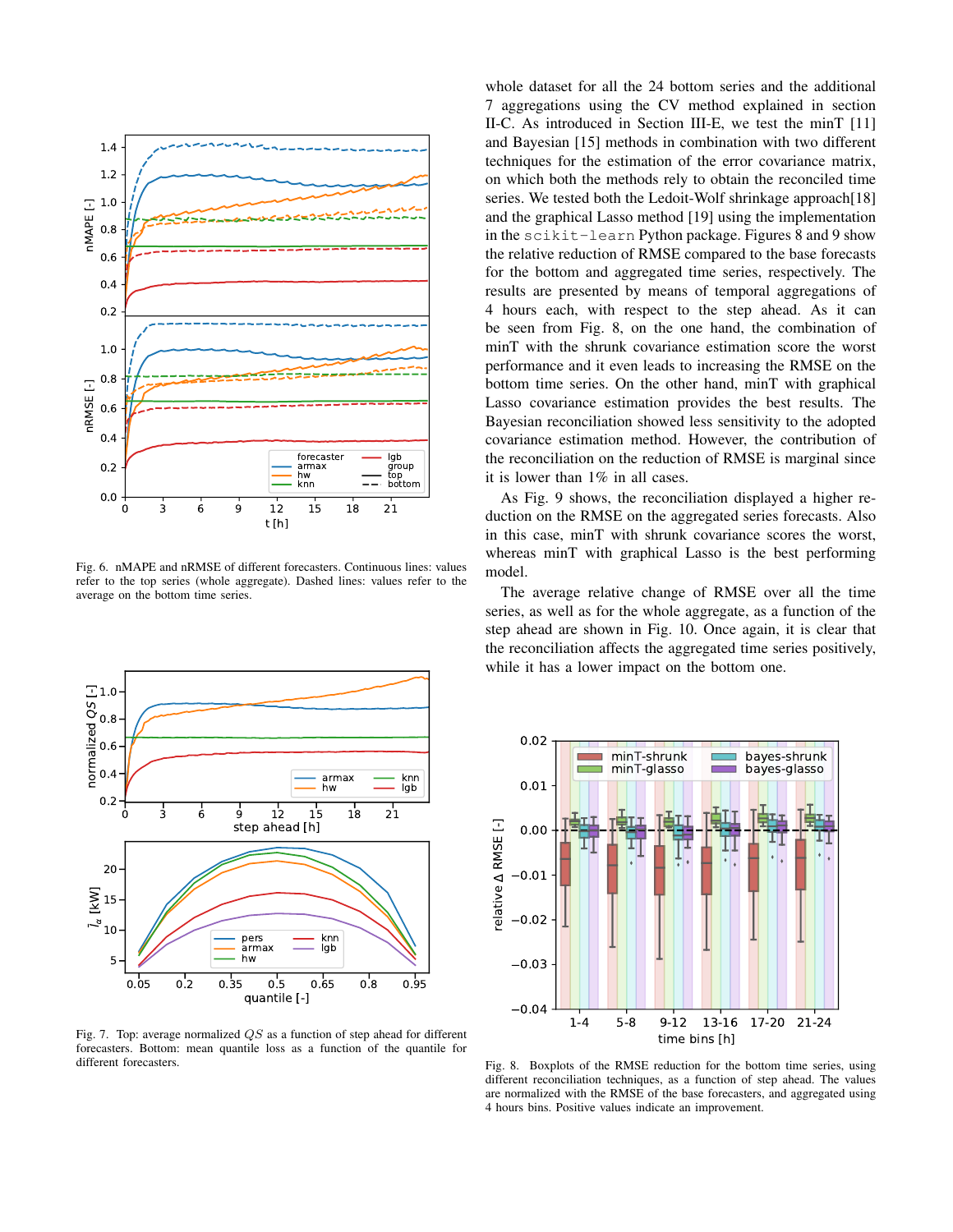

<span id="page-6-1"></span>Fig. 9. The same kind of plot of figure [8,](#page-5-2) referred to the aggregated time series.



<span id="page-6-2"></span>Fig. 10. Relative RMSE reduction as a function of step ahead. Continuous lines: average value over the whole hierarchy. Dashed lines: top series (whole aggregate).

# V. CONCLUSIONS

We have discussed the performance of different forecasters and reconciliation methods in forecasting the active power demand at different levels of aggregation in an LV distribution network. We considered 24 time series (with an average power consumption of 81 kW) from a real distribution system, which were aggregated synthetically to form 7 series with two levels of aggregation. The forecaster adopted to the test the reconciliation performance was LightGBM, that, as presented in the paper, was selected as the best performing forecaster among Holt-Winters, ARMAX, KNN, and LightGBM. The reconciliation strategies that were tested are minT and Bayesian, each coupled with two methods for the estimation of the covariance matrix, i.e., graphical Lasso and the shrunk method, for a total of 4 models. Results showed that the best performing model using both upper and lower level measurements is minT with the graphical Lasso covariance estimation method. Upper-level forecasts showed the largest margin of improvements, with a reduction of the RMSE of up to 10%. Reconciliation marginally improved the forecasting performance for the lower time series, that improved by less than 1% on average. However, we see the possibility of using innovative reconciliation techniques, as a promising direction for future works. In particular, reconciliation can be made conditional on the forecasting errors of the base forecasters in the previous steps.

## <span id="page-6-0"></span>APPENDIX A

## DATASET

The dataset consists of measurements coming from 62 IEC 61000-4-30 Class A power quality meters manufactured by DEPsys (Puidoux, Switzerland) installed in secondary substations and LV cabinets of the distribution grid of the city of Rolle (Basel, Switzerland). The dataset has been enriched with numerical weather predictions from commercial provider Meteoblue (Switzerland), updated every 12 hours. The series available in the data set along with their sampling time are reported in Table [II.](#page-6-3) The power measurements include mean active and reactive power, voltage magnitude and maximum total harmonic distortion (THD) for each phase, voltage frequency  $\omega$  and the average power over the three phases,  $P_{mean}$ . The latter one has been used as target variable in this paper. The meteorological forecasts include the temperature, global horizontal and normal irradiance (GHI and GNI, respectively), the relative humidity (RH) pressure and wind speed and direction  $(W_s$  and  $W_{dir}$ , respectively).

TABLE II VARIABLES AVAILABLE IN THE GRID AND NWP DATASETS

<span id="page-6-3"></span>

|         |  | properties                                             |                   |  |  |  |
|---------|--|--------------------------------------------------------|-------------------|--|--|--|
|         |  | variables                                              | sampling time     |  |  |  |
|         |  | $P, Q,  V , THD$ (each phase)<br>$\omega$ , $P_{mean}$ | $10 \text{ min}$  |  |  |  |
| atasets |  | T, GHI, GNI<br>$RH, p, W_s, W_{dir}$                   | 1 h, 12 h updates |  |  |  |

Since the meters have been progressively installed in the grid (see Fig. [11\)](#page-7-19), in order to obtain a complete dataset, the meters with less than one year data have been discarded, as well as the meters presenting more than six consecutive missing values (corresponding to 1 hour). The remaining missing values were completed with PCHIP interpolation, which uses non-overshooting splines [\[20\]](#page-7-20). Two of the selected meters presented a single sudden change of sign in the power measurements, which has been manually corrected. The final data set spans one entire year, with measurements from